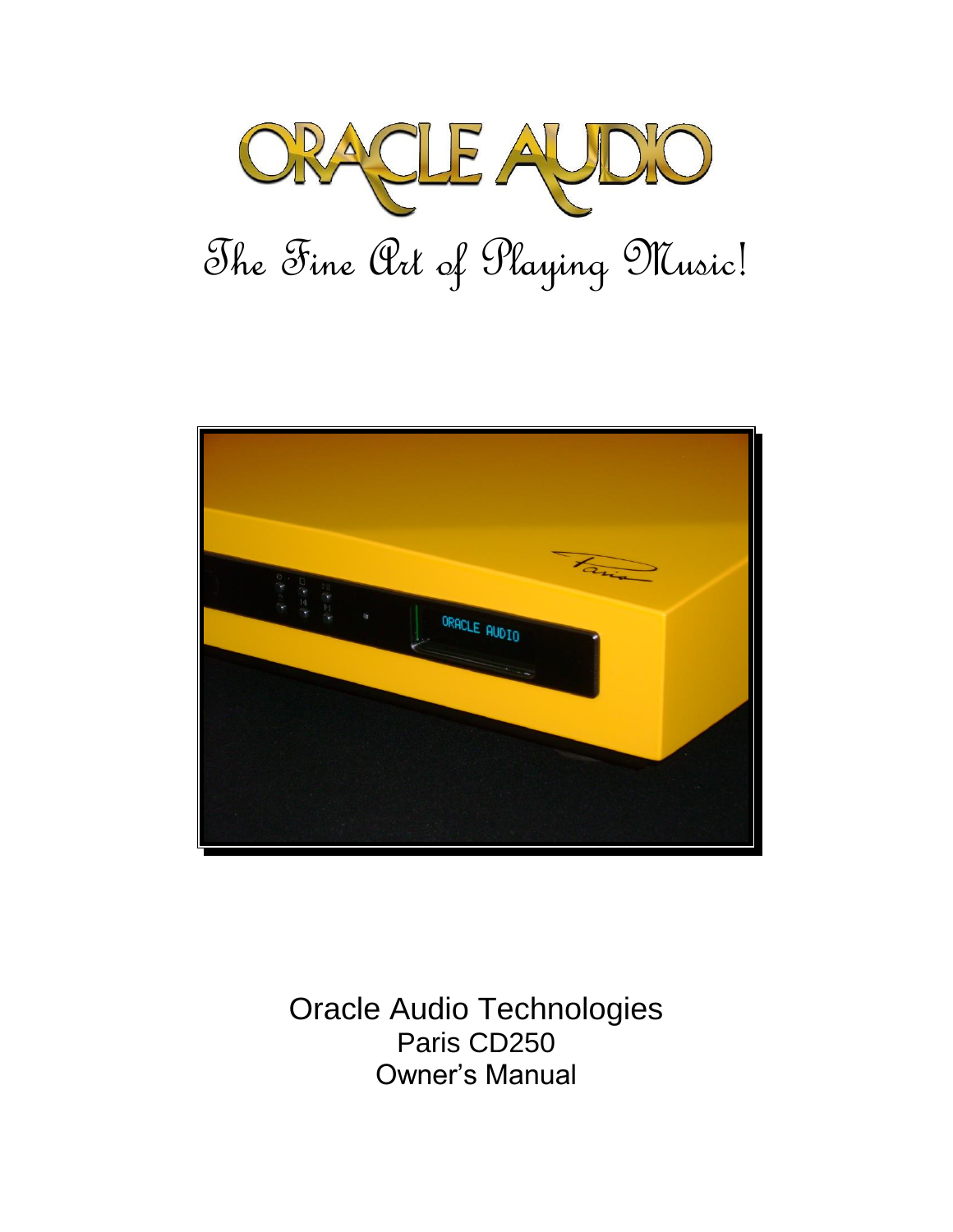# **Table of contents**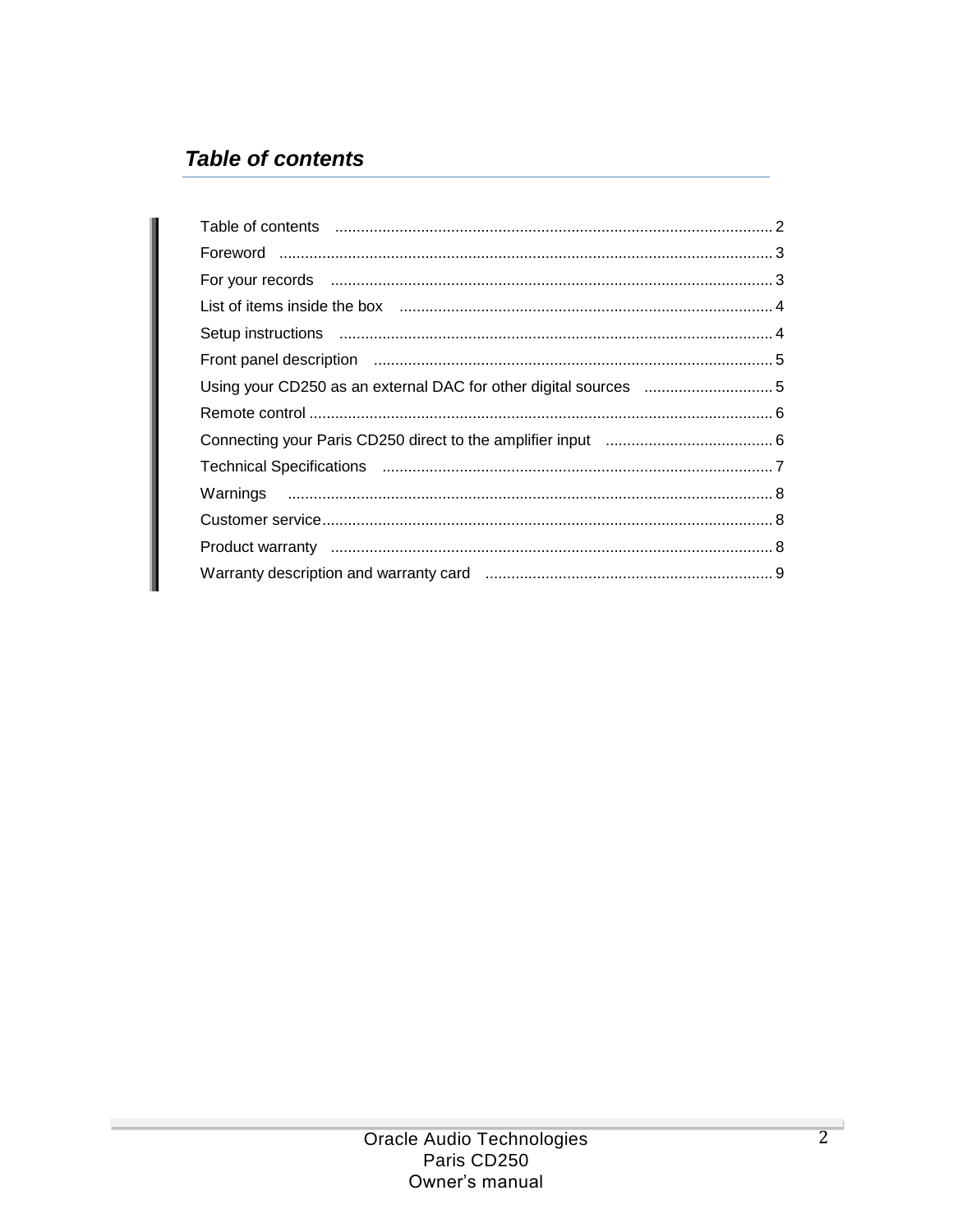We would first like to thank you, and this from the whole team at Oracle Audio, for purchasing our Paris CD250 CD player! This is your Paris CD250 owner's manual. The following pages will describe the key features, connectivity and safe operation of your new Cd player. Although some operations are self explanatory, we strongly suggest you read this booklet to better understand the importance of the different features of the Paris CD250.

### *For your records*

\_\_\_\_\_\_\_\_\_\_\_\_\_\_\_\_\_\_\_\_\_\_\_\_\_\_\_\_\_\_\_\_\_\_\_\_\_\_\_\_\_\_\_\_\_\_\_\_\_\_\_\_\_\_\_\_\_\_\_\_\_\_\_\_\_\_\_\_\_\_\_\_\_\_

We suggest you keep your sales slip together with this owner's guide.

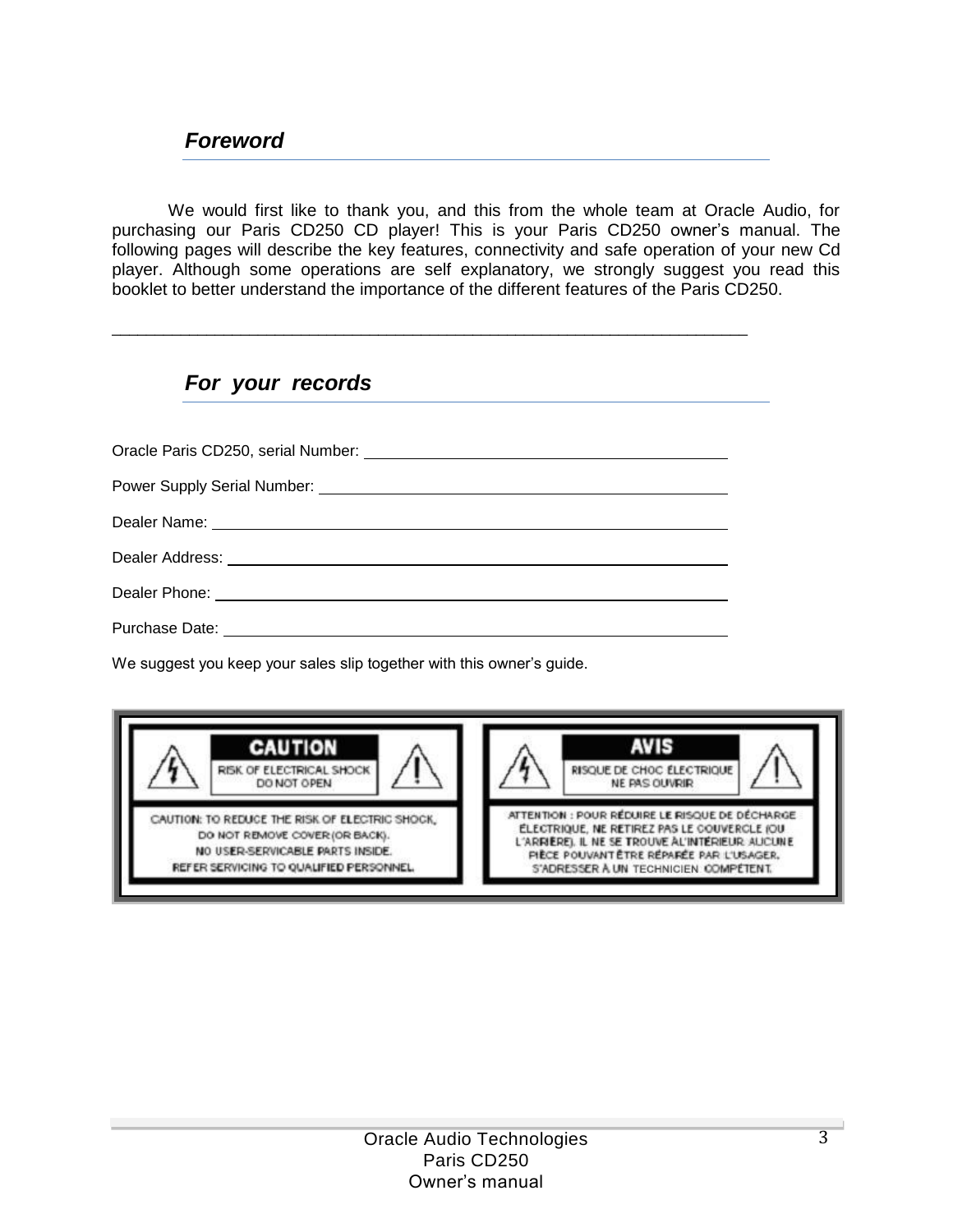## *List of items inside your Paris box*

- Paris CD250 CD player
- Remote control
- AC power cord
- Paris CD250 owner's manual

# *Set-up Instructions*

This section describes how to assemble and install your Paris CD250 player. If you have any doubts or difficulties with this procedure please contact your retailer who will know how to assist you. Open the box and look that all the components listed in the "content section" are present.

Inside the box the Paris CD250 is wrapped in a soft plastic bag to prevent damaging the piano lacquer paint finish surface of the main chassis.

- Carefully remove your Paris CD250 from the shipping box and protective foam. We suggest you keep your packaging for future use since it has been optimized to protect your Paris CD250.
- Level the unit on a solid shelf making sure there is sufficient ventilation all around the unit.
- Connect the audio interconnect cables (not supplied) to the preamplifier or integrated amplifier.
- Note that the Paris CD250 can be connected with the RCA (unbalanced analog output) or with the XLR analog output\*\*\*.
- Connect the AC power cord supplied.
- The Master Switch of the unit is located on the back panel just next to the power cord connector.

**Note\*\*\*** : The Paris CD250 exists in two different versions. In its unbalanced version the Paris CD250 contains two fully discrete output analog modules and the XLR connectors in this case are simply there for convenience as they carry the same signal as the one obtained from the two RCA connecteors at 2V RMS. In its balanced version the Paris CD250 is equiped with four fully discrete output analog modules allowing a fully balanced operation mode in which case the output signal is of 4V RMS.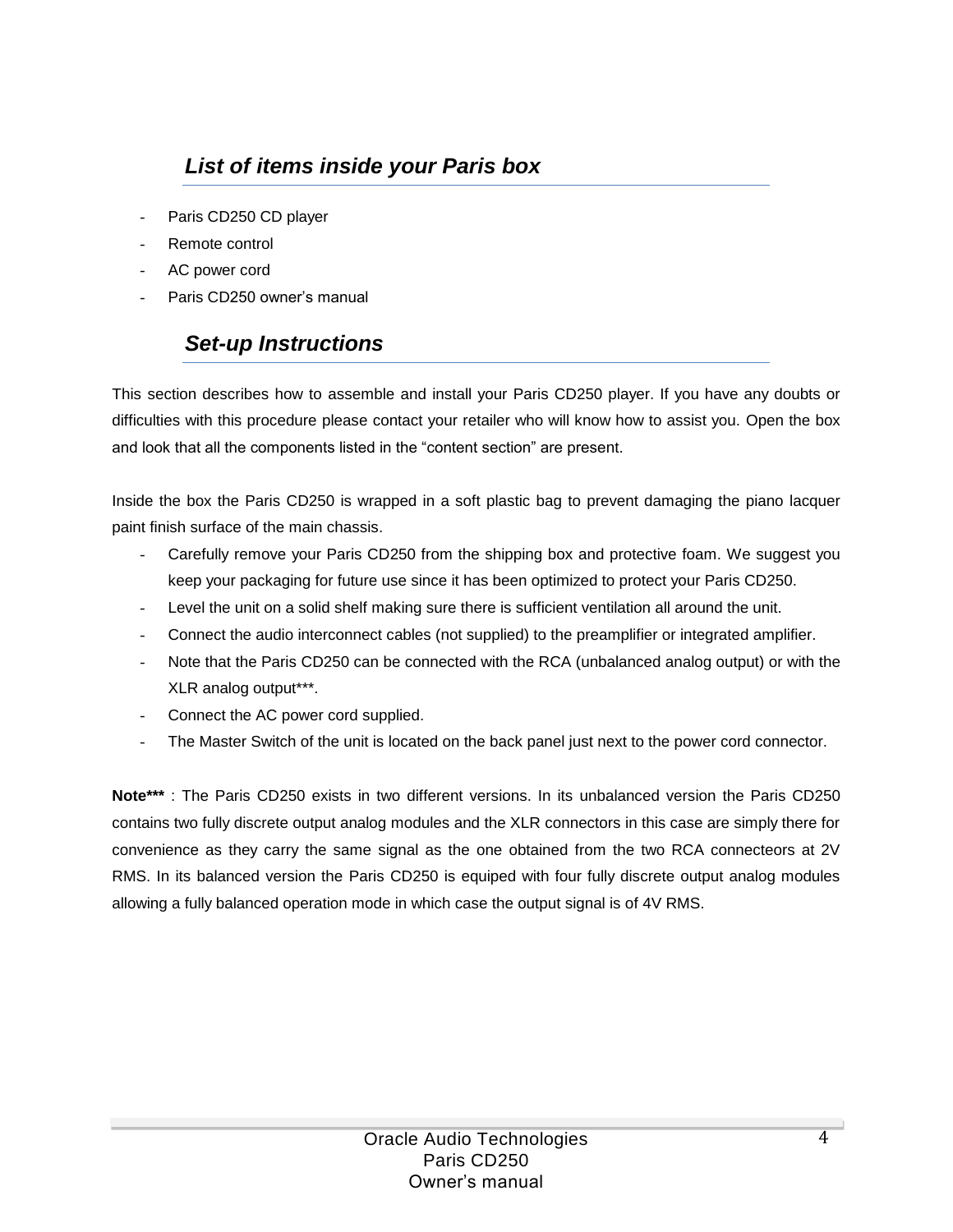# *Front panel description*

There are 6 buttons at the front of your Paris CD250 CD player

- The top left button is for Standby Mode which will leave the unit partially ON. To turn off the unit completely, use the power switch at the rear of the unit.
- The top middle button is for STOP.
- The right top button is for PLAY.
- The bottom left button is for the tray to OPEN / CLOSE.
- The bottom muddle button is to SKIP the CD track selection down. Holding this button down for a moment will start the **reverse** mode.
- The bottom right button is to SKIP the CD track selection up. Holding this button down for a moment will start the **fastforward** mode.

#### *Using Your Paris CD250 as an external DAC for other digital sources*

The Paris CD250 features a 75ohm SPDIF RCA digital input. This to convenitnetly let the CD250 be used as a digital to analog converter for external digital sources using SPDIF signals such as consumer DVD or Blu-Ray players, digital TV decoders or videogame consoles. The benefits from using the CD250 as an external DAC for such sources comes from using the higher 24bit/192khz decoding of its BurrBrown chip and also from using Oracle's highly sophisticated analog output modules. Those two benefits will combine together improoving the sound performance coming from these sources.

In order to switch your player to become a DAC and have the CD250 use the digital input at the rear as source of signal, pressing either IN UP or IN DOWN on your remote control will toggle to the digital input or CD modes. The Paris CD250 also features a 75ohm coaxial digital output for eventual connection to an external digital/analog converter.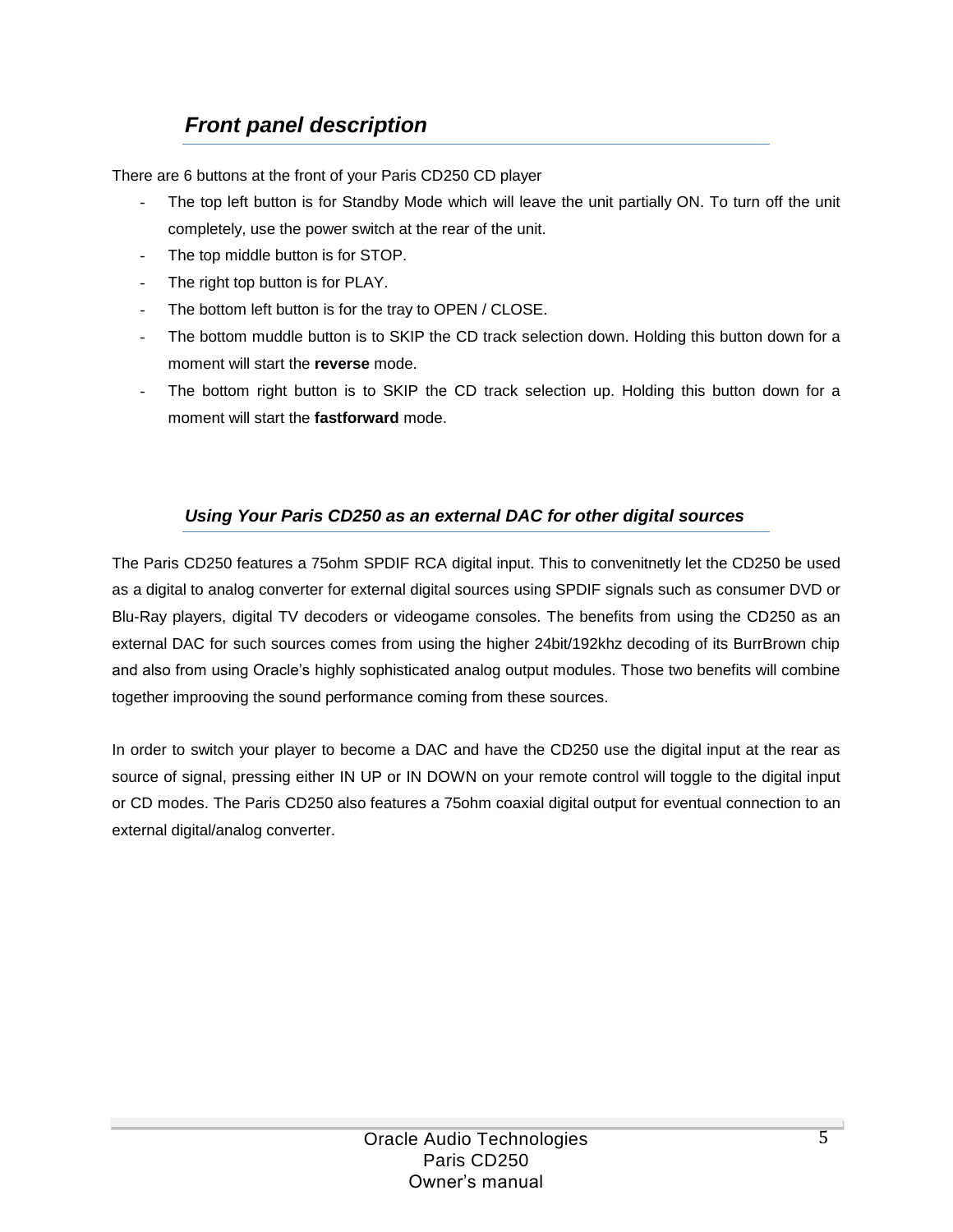## *Remote control*

- Top right button is for the "STANDBY" function.
- The numbers allow selecting a specific track of the disc.
- The "L" and "R" buttons will allow shifting the channel balance.
- The "VOLUME" buttons will vary the playing level from 0dB to minus 80dB. This can be particularily useful if you would like to connect you analogue output directly to the amplifier "BYPASS" or the power amplifier "INPUT". The system's volume is then controled through the Paris remote control volume buttons. If you are using your Paris CD250 through a preamplifier input make sure you keep the volume set at 0dB!
- The "MUTE" button is used to mute the sound of your Paris CD250. Press again to un-mute.
- The "DISP" is used to turn the front panel display ON or OFF as a toggle.
- The "SHIFT" button is used to sychronise your remote to your Oracle product. To sychronise the remote for your CD press the "CD" button, release it, and then follow by pressing the "SHIFT" button.
- The 6 CD control buttons operate the CD player exactly ike the buttons on the front panel.
- The "RPT" is not present on the front panel. It is used to set the CD your are playing to repeat the track or repeat the whole CD.
- The F1, F2, F3 and F4 functions are not used for the CD player operation.

## *Connecting your Paris CD 250 DIRECTLY to the amplifier input*

The possible application of this is to favor using the CD250 as your pre-amplifier. It is possible to connect the CD250 directly to the inputs of your power amplifier completely bypassing your preamplifier. The volume control in this situation is entirely provided by the CD250's remote control. Such a connectivity is possible for integrated amplifiers that are equiped with a "BYPASS" mode.

**Important note:** If you decide to do such connection make sure that you have lowered the volume of your Paris CD250 to about – 40dB prior to connecting it to your amplifier. Furthermore, make sure the amplifier is turned OFF prior to conencting your Paris CD 250 to the RCA or XLR inputs.

**Explanation** : In some applications we have found that we will get a better overall sound if we connect the Paris CD250 directly to the amplifier inputs or BYPASS inputs from an integrated amplifer. The reason is simple: if the performance of your preamplifier is not the best available it is very possible that you would gain substantially in sound performance by using this method. We invite you to experiment CAREFULLY with this if your equipement allows it.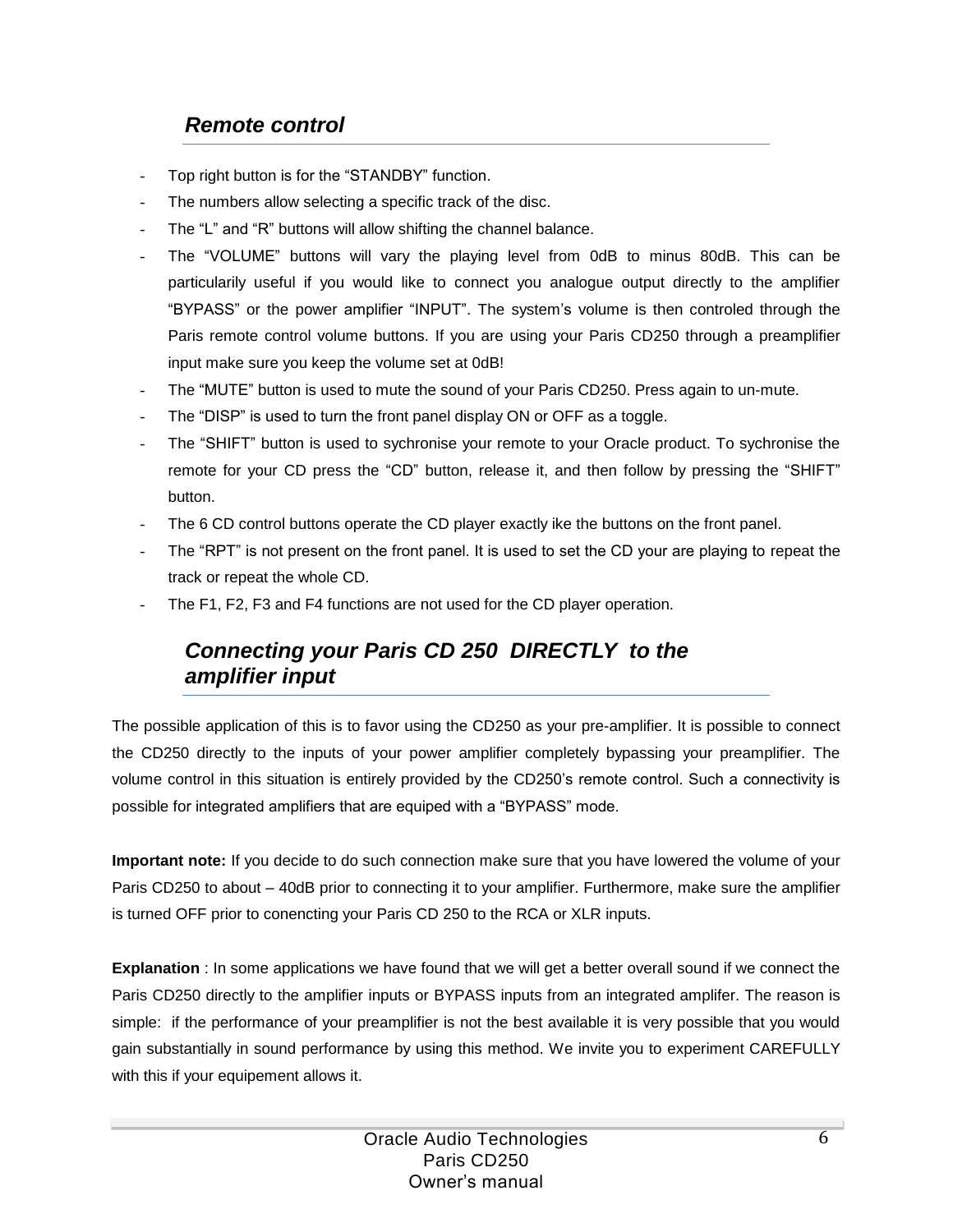## *Technical Specifications*

The following data describe the basic technical specifications of the Paris CD250 player at the time of writing this manual. The specifications are subjected to modification without notice. The product complies with the requirements laid down in the EC regulations.

| DIMENSIONS:                                                |                    | 432 x 381 x 100mm                                                 |
|------------------------------------------------------------|--------------------|-------------------------------------------------------------------|
| WEIGHT:                                                    |                    | 7,75 kg                                                           |
| <b>FREQUENCY RESPONSE:</b>                                 |                    | 20Hz - 20KHz @ +/- 0,3dB                                          |
| ANALOG OUTPUT LEVEL: (unbalanced version) RCA: 2 volts RMS | (blanaced version) | $XLR:2$ volts RMS                                                 |
| <b>ANALOG OUTPUT LEVEL:</b>                                |                    | RCA: 2 volts RMS<br>$XLR:4$ volts RMS                             |
| THD (Total Harmonic Distortion):                           |                    | 0,001% Max.                                                       |
| SIGNAL/NOISE ratio:                                        |                    | 110dB                                                             |
| <b>DYNAMIC RESPONSE:</b>                                   |                    | 125dB                                                             |
| <b>SPEED FLUCTUATION:</b>                                  |                    | 0,001% Max.                                                       |
| DAC Burr Brown PCM 1792A:                                  |                    | 24bit - 192KHz                                                    |
| <b>DIGITAL OUTPUT:</b>                                     |                    | <b>COAXIAL RCA 750hm SPDIF</b>                                    |
| <b>DIGITAL INPUT:</b>                                      |                    | <b>COAXIAL RCA 75ohm SPDIF</b>                                    |
| <b>ANALOGUE OUTPUT:</b>                                    |                    | Stereo RCA & XLR Balanced<br>(Same signal for unbalanced version) |
| POWER SUPPLY:                                              |                    | 100 - 250 Volt<br>$50 - 60$ Hz                                    |
| POWER CONSUMPTION:                                         |                    | 30watt Max.                                                       |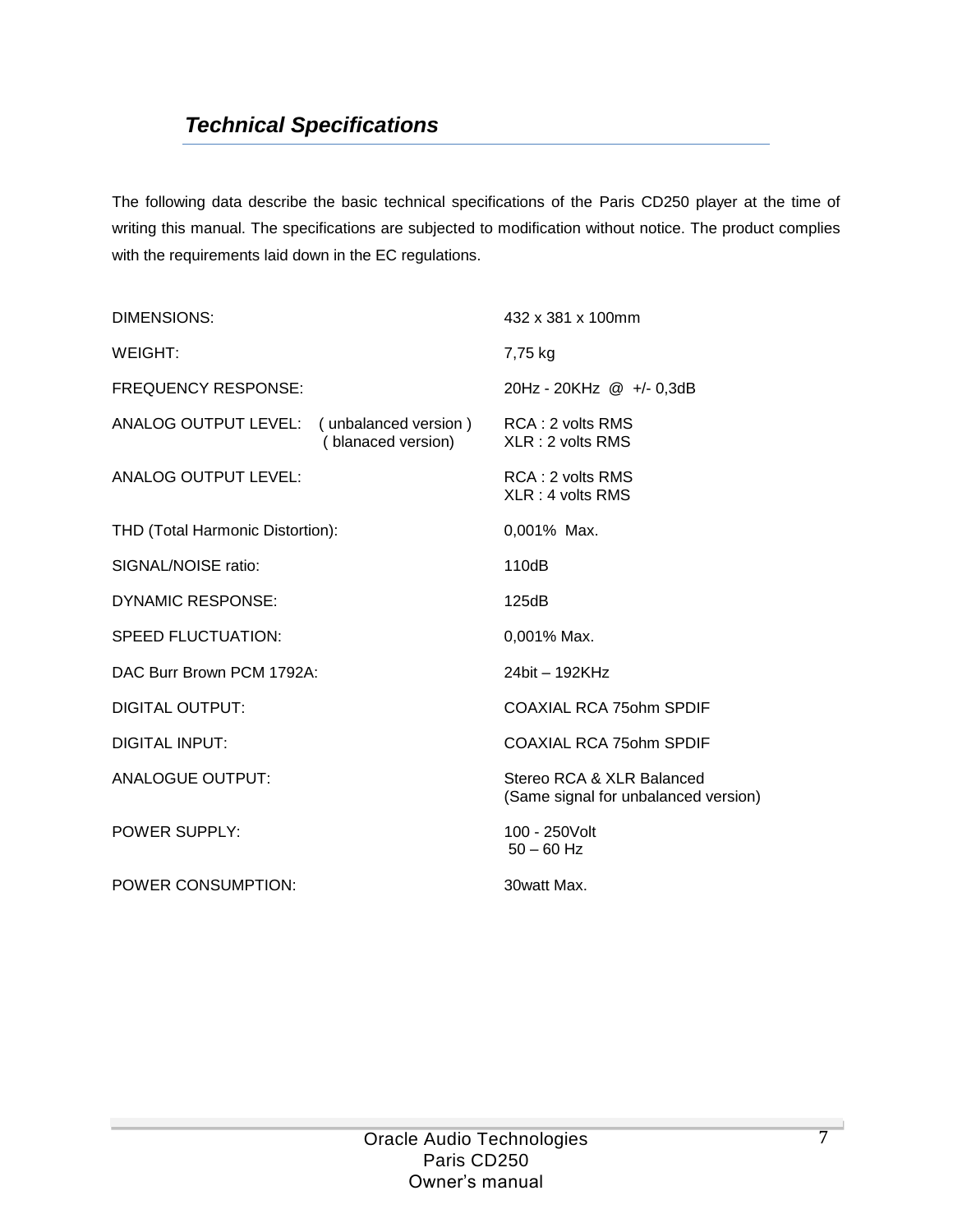#### *Warnings*

- Do not disassemble any part of the product.
- Do not the use the Paris CD250 or any part of the product for other applications than what is described in this manual.
- For service and/or customer support contact an authorized Oracle Audio dealer or distributor. For circumstances where it is impossible to contact those previously mentionned, contact us at Oracle Audio Technologies.
- Protect the product from rain and humidity and keep it away from heat sources.
- The power chord supplied must be used only on this unit.
- Oracle does not recognize any responsibility for any improper use of this unit.
- To clean the Paris CD250 make sure to use a humid soft cotton cloth using a mix of warm water and mild detergent. This will make sure that you preserve the clear laquered paint finish of the device. Detergents using amonia or other strong chemicals could affect the finish of the Paris CD250.

#### *Customer Service*

All Oracle Audio products are the result of meticulous technological research, and consequently their correct functioning is guaranteed. In spite of this it is possible that problems may emerge which nonspecialist users cannot resolve. In this case, contact your dealer who will advise you on how to resolve the problem.

Do not return any unit directly to the factory or to the national distributor without being authorized to do so. If a product is sent back to a dealer or distributor or directly to the Oracle Audio factory, in such cases neither Oracle Audio, the distribution agent or the dealer operating within your territory would accept any liability of any kind about this product.

### *Product Warranty*

The warranty certificate is enclosed separately. We would appreciate if you could fill it and keep a copy for you files and send a copy to Oralce Audio.